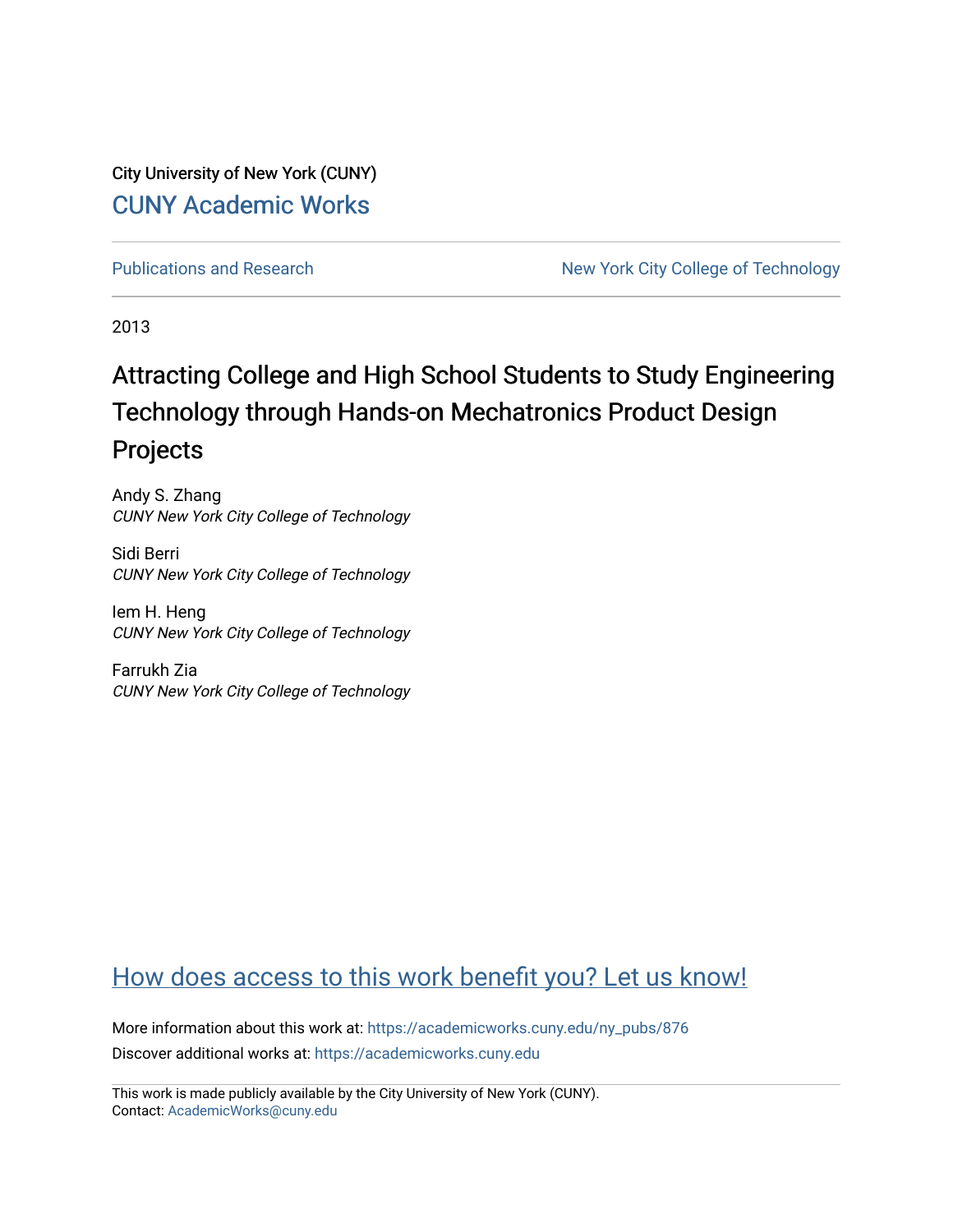

# Attracting College and High School Students to Study Engineering Technology through Hands-on Mechatronics Product Design Projects

### Dr. Andy S Zhang, New York City College of Technology

Dr. Andy S. Zhang earned his master's in Mechanical Engineering from the City College of New York in 1987 and his Ph.D. in Mechanical Engineering from the Graduate Center of the City University of New York in 1995. Prior to joining the Mechanical Engineering Technology Department at City Tech, he served as an engineering instructor for the JUMP, an engineering training program sponsored by the New York State Department of Transportation. Dr. Zhang's research area includes materials testing, composite materials, CAD/CAE, engineering animation, and mechatronics.

#### Dr. Sidi Berri, New York City College of Technology Dr. Iem H Heng, New York City College of Technology

Dr. Iem Heng earned his bachelor's degree from Providence College in Providence, RI with double majors in the Pre-Engineering Program and Mathematics. In addition, he earned another bachelor's degree from Columbia University in New York in Mechanical Engineering and a master's in Applied Mathematics from Western Michigan University at Kalamazoo, MI; his Ph.D. in Computational and Applied Mathematics from Old Dominion University at Norfolk, Va. Before joining the EMT/CET Department at City Tech in fall 2007, he was a faculty member and chair of the CET Department at DeVry Institute of Technology at Long Island City, NY. He worked as a researcher for NASA Langley Base in Hampton, Va., for two years. His research activities include embedded systems, robotics, mechatronics, software development for embedded systems with real time simulation, real time gaming simulation programming, and web application programming.

#### Dr. Farrukh Zia, New York City College of Technology CUNY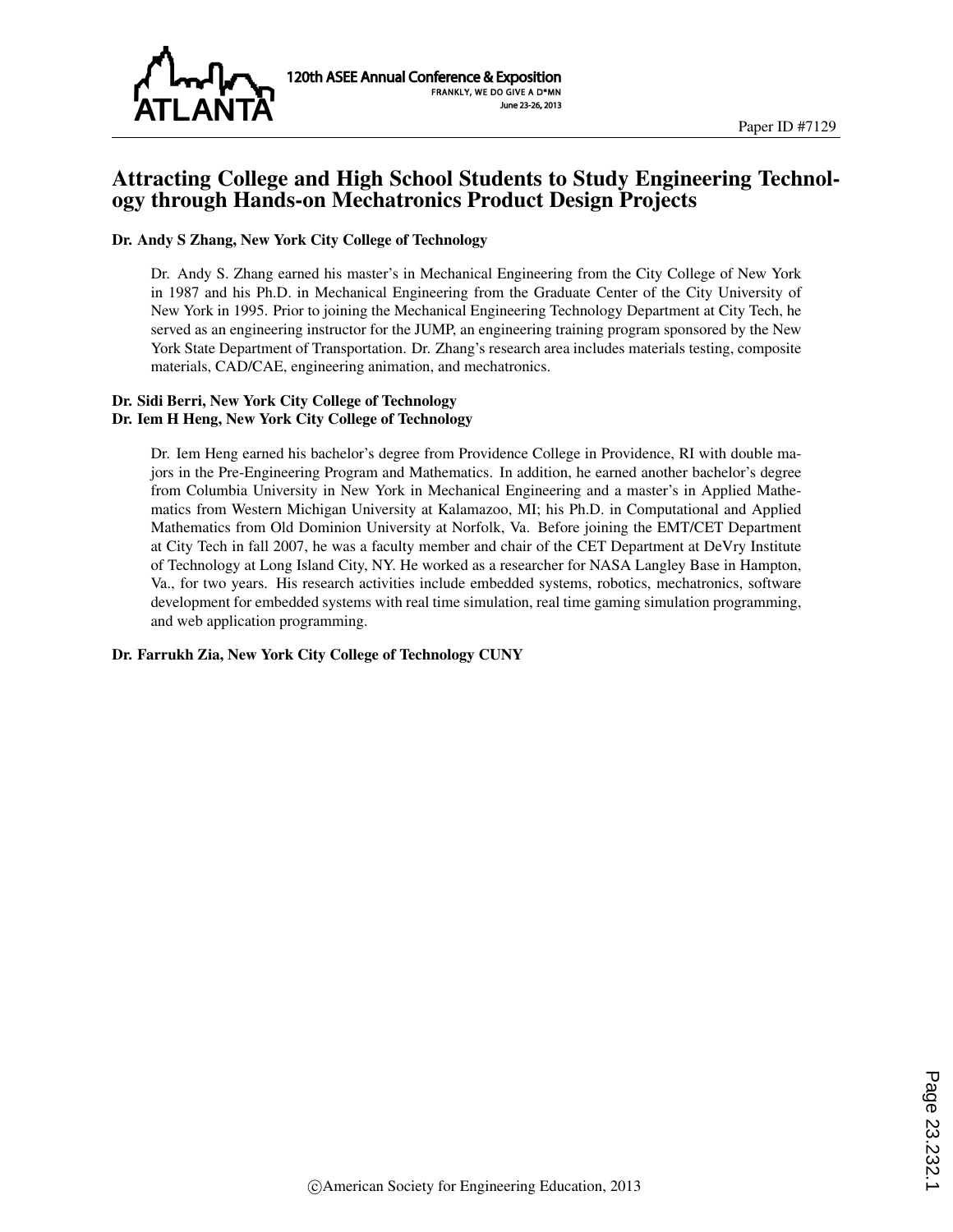# **Attracting College and High School Students to Study Engineering Technology through Hands-on Mechatronics Product Design Projects**

### **Abstract**

This poster presents the work on using hands-on mechatronics design activities to attract college, as well as high school students, to study engineering technology. This work is supported by a grant from National Science Foundation (NSF) Advanced Technology Education (ATE) division. The Mechatronics Technology Center (MTC) established by the grant enables faculty members from different engineering technology fields to collaborate to introduce mechatronics technology to college students through multidisciplinary hands-on design projects, enable students from mechanical engineering technology, computer engineering technology, electrical engineering technology, industrial design technology, computer system technology to work together to engage in various hands-on undergraduate research projects, enable the college to reach out to high school students from more than 30 local high schools who have interest in engineering through hands-on robotic design projects. These hands-on activities exposed the latest mechatronics technology to the students and at the same time encourage the students to study engineering technology. Engineering technology encompasses many engineering technology fields: mechanical engineering technology, electrical engineering technology, and computer engineering technology, etc. Our integrated hands-on approach in introducing the multidisciplinary design projects to students, make them to realize the intrinsic relations among the four STEM fields and their interdependency.

### **1. Introduction**

Engineering technology education has a  $l$  w a y s been a key in producing college graduates to work in today's fast p a c e d , highly competitive public and private enterprises. Unfortunately, the supply of qualified workforce has been reduced in the United States due to the steady drop of enrollment of college and high school students in STEM related fields for the past twenty years. To tackle the dwindling enrollment of STEM students and low quality of STEM graduates, the National Science Board submitted a report to Congress in 2007 suggesting all students need to develop their capabilities in STEM to levels much beyond what was considered acceptable in the past with an increased emphasis on technology and engineering at all levels in the Nation's education system. The Board gave two priority recommendations: (1) Ensure Coherence in Nation's STEM Education System; (2) Ensure that Students Are Taught by Well-Prepared and Highly Effective STEM Teachers [1]. This poster aims at addressing the two issues that many educational institutions are facing through the introduction of mechatronics technology into undergraduate students as well as to high school students.

To change the landscape of technology education in the US, many things must be done. Hands-on engaging activities have been proven as important tools for attracting young people. In his keynote speech called "21st Century Skills - From Industry to Education and Back**"** at 2010 NSF ATE Principal Investigator Conference, Mr. Charles Fadel, Global Education Research Lead at Cisco Systems, presented a study which indicates that students learn well in teams, in project based activities, and in collaborative environments. The hands-on project based activities will also strengthen students' skills in critical thinking, communication, collaboration, and creativity/innovation. These skills have been identified by top U.S. companies as priorities for employee development, talent management and succession planning [2]. It is only natural for the technology education to incorporate hands-on practical applications at every stage of a student's education. This connection should be made earlier during a student's high school years and be reinforced every semester during student's college years so as to allow the student to reach a level of maturity expected by companies for entry level or junior level positions.

In August 2010, the NYC College of Technology received a grant from National Science Foundation's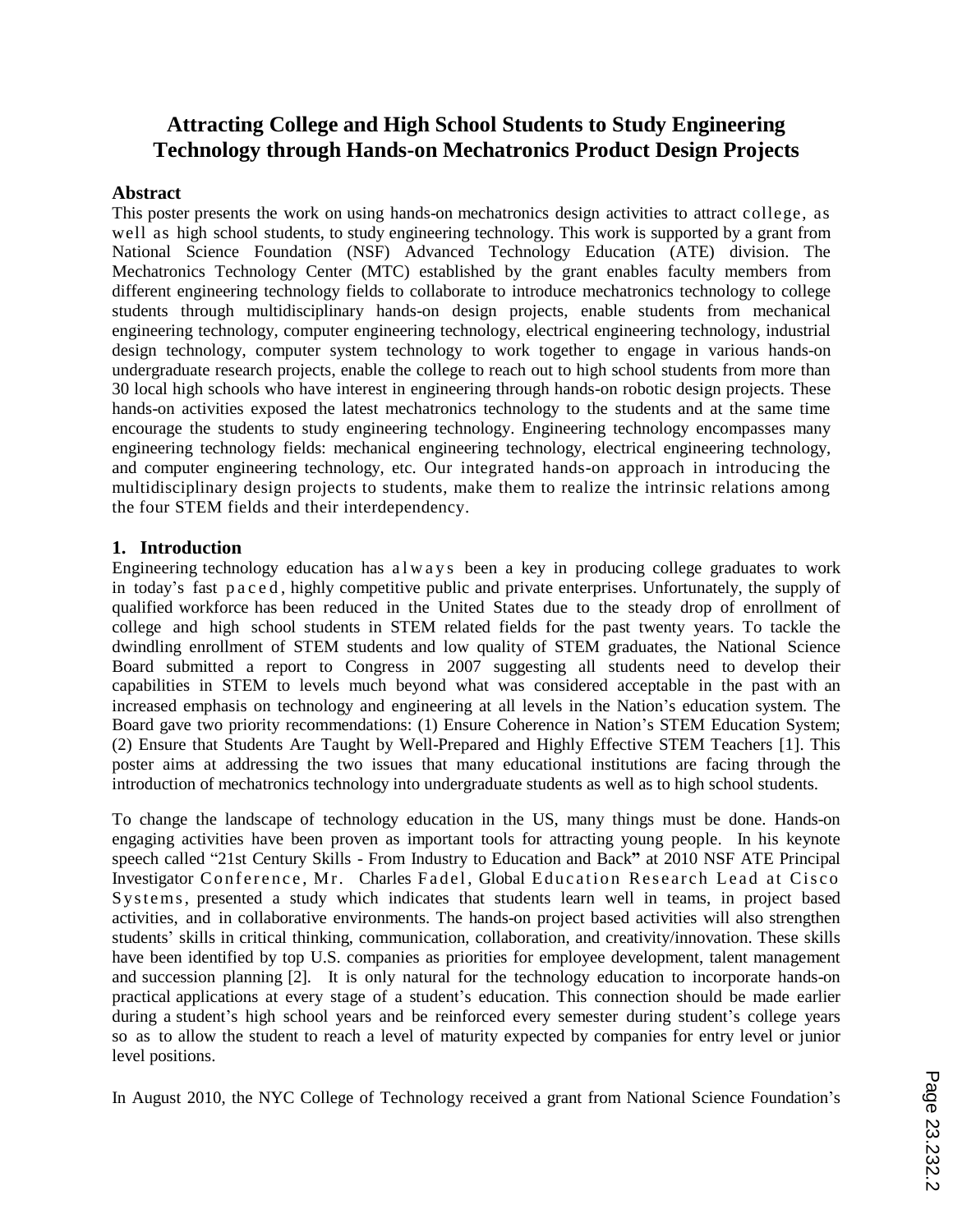Advanced Technology Education (ATE) division to establish a Mechatronics Technology Center (MTC) to introduce the mechatronics technology to college students in associate degree programs as well to high school students. NSF ATE supports innovative programs in associate degree institutions. The grant helped the college to produce more minority graduates in the areas of engineering technicians.

Our ATE project focuses on *Integrated STEM Education* using mechatronics products as vehicles to build student interest and to emphasize the intrinsic relations among various STEM fields. Robotics competitions held regularly at different levels enabled students to immerse themselves in STEM and to build their STEM skills gradually. This helped create, sustain, and foster long lasting interest on STEM. College students served as mentors to help faculty members conduct the training in various engineering topics as well as in learning the  $21^{\degree}$  century skills [3-4].

# **2. Technology Trend – Mechatronics Approach**

Advances in computer technology and semiconductor electronics have created a new product design field called **mechatronics**. Mechatronics treats product design as system design that requires the tight integration of mechanical components, electrical/electronic systems, industrial design ideas, computer-control systems, embedded systems, and intelligent software into the product design and development processes [5-6]. Most of the products now being developed are mechatronics in nature. This concurrent engineering and mechatronics design approach, which emphasizes team collaboration, has become the new industry standard in product design and development. In the foreseeable future, it is a matter of time for the employers to require graduates to have experience in interdisciplinary fields such as mechatronics.

# **3. Mechatronics Technology Center (MTC) – Platform for Hands-on Learning**

Any good product went through many cycles of improvement. Engineers and designers learned from past failures through iterative design process to gain insight on how ideas work or not. That is the nature of product design.

In the college environment, students are fed with knowledge but seldom provide opportunity for students to practice the knowledge to solve product design problems and to provide opportunity to learn from their mistakes.

MTC provided an environment and a platform for students to continuously work on improving their design project and in the process to gain valuable experience.

# **4. Hands-on Training – Hallmark of Technology Training**

Hands-on knowledge and experience are a vital component in educating today's engineering technicians and design engineers. You don't trust an auto-mechanics to fix your car, if you know he doesn't have any practical hands-on experience or knowledge.

Hands-on knowledge gives students new meaning on how theory works and gives students new perspectives when applying the theory. To many students, this could be the only way for them to learn the theory. That's why researches have indicated that hands-on activities are useful tools to learn technology, to engage people in learning. All activities in the MTC are somewhat tied to hands-on projects of multidisciplinary nature.

# **5. Undergraduate Research – Tied to Curricular and Extracurricular Activities**

Since its inception, MTC has been instrumental in creating opportunities for college students to engage in undergraduate research in mechatronics. Students have completed numerous projects**.** Some projects are part of the students course work. Majority of the projects are the results of extra-curricular research activities where students find time outside the classroom to engage in mechatronics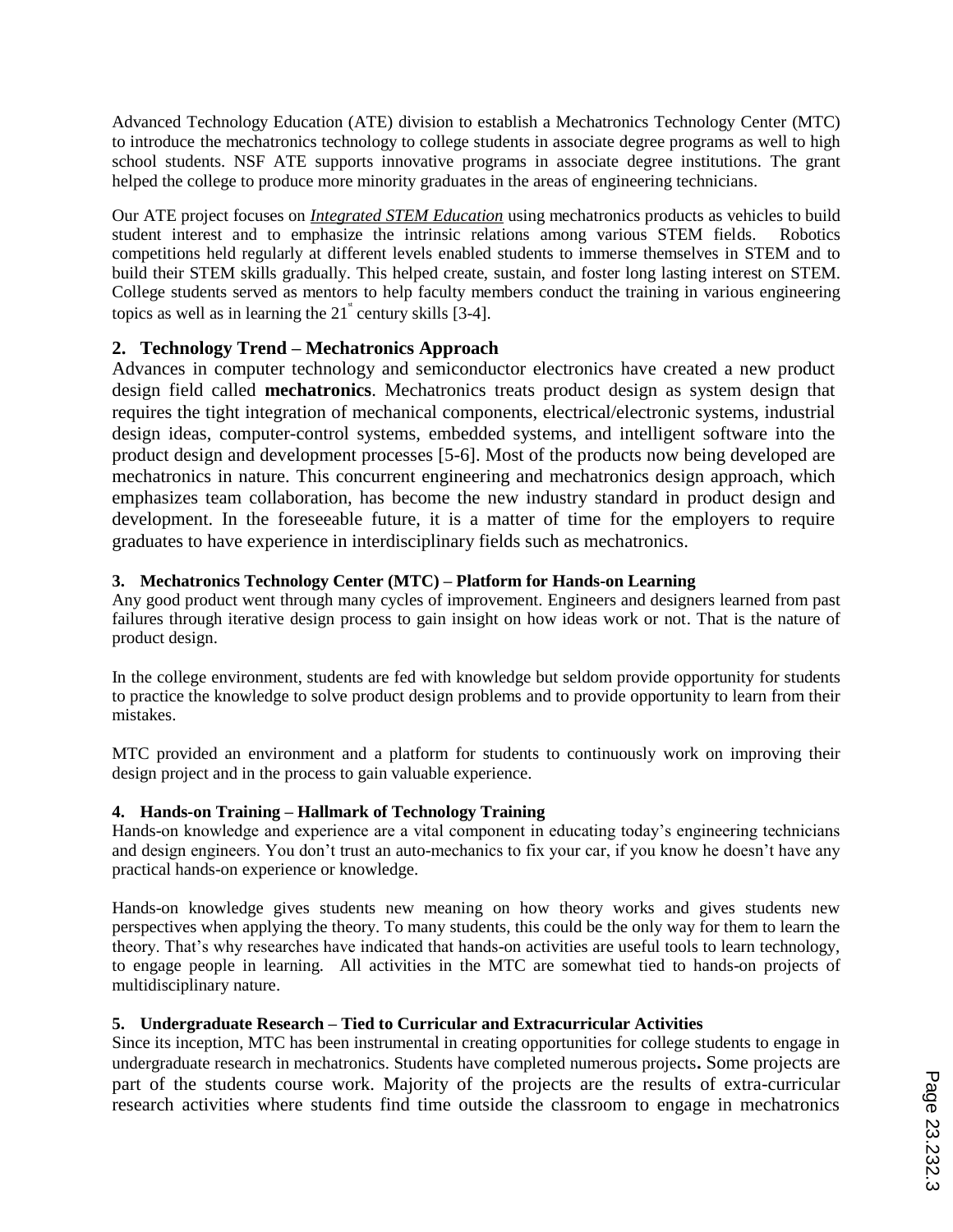research under the supervision of faculty members from multiple engineering technology departments.

# **5.1 FlexBot and SpiderBot Design Projects**

In fall 2010, two months after receiving the NSF ATE grant, two student teams in the Mechatronics Technology Center (MTC), started working on two projects: FlexBot project and SpiderBot project. FlexBot has a unique chassis design, a flexible suspension system that allows the robot to navigate on rough terrain. The camera mounted on the robot can relay the information to the control center. The SpiderBot is equipped with four suction cups. Each suction cup is capable to carry over 150 pound of weight. The Spider is designed to climb vertical surfaces. Both teams submitted their work to the Robotics Innovative Competition and Conference (RICC), a program run by WPI. Both were accepted as the top semi-finalists to participate in 2011 RICC held in Woburn, MA on April  $10^{th}$ , 2011. Figure 1 and 2 are the two robot photos taken at the 2011 RICC.



Figure 1. FlexBot Figure 2. SpiderBot

# **5.2 SniffBot Design Project for 2011ASME ISHOW**

Figure 3 is a chemical detection robot called SniffBot which is another robot that students at the MTC built. The SniffBot was equipped with chemical sensors that can detect different types of chemicals. The solar panel tilting mechanism mounted on the SniffBot can tilt the solar panel towards the light source automatically. The SniffBot was selected as one of the top ten semifinalists to participate in 2011 ASME Innovation Showcase (ISHOW) held Dallas, Texas on June 11, 2011. The SniffBot weighs over 120 pounds.



Figure 3. Large Chemical Detection Robot, SniffBot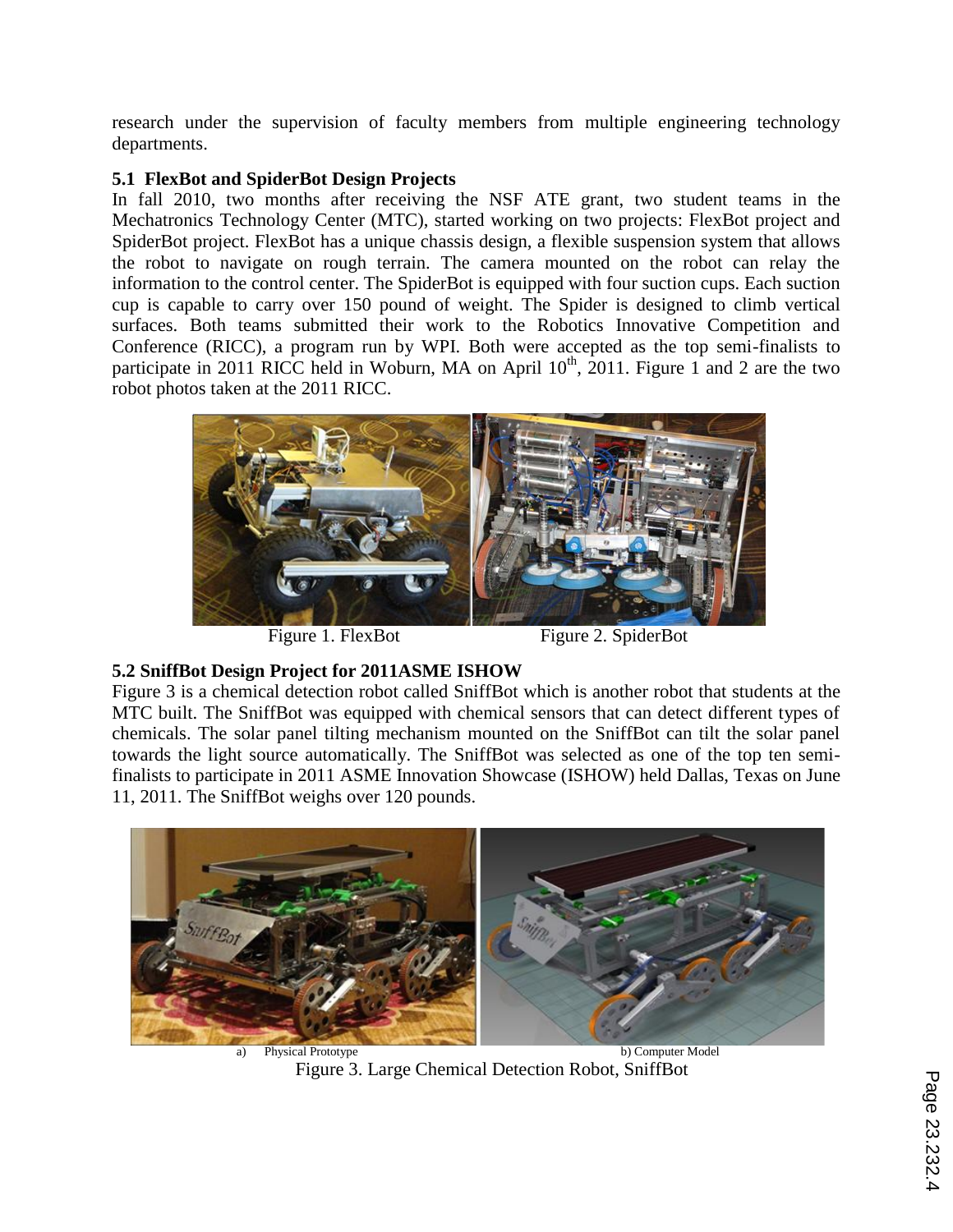# **5.3 Chemical Detection Robot Design Project in the Classroom**

A smaller version of a chemical detection robot called Sniffpuppy, which weighed about 15 pounds, is developed for students who are taking MECH 2410 - Machine Design in the Mechanical Engineering Technology department and EMT 2461 - Electromechanical Systems Software Interface in the Computer Engineering Technology department. Students from the two engineering technology departments collaborate in classes to design a small mobile chemical detection robot (CDR) that can be used to detect chemicals. The project consists of three major components: mechanical design, electrical/electronic design, and software design. Figure 4 shows one design of the CDR.



Physical Prototype b) Computer Model Figure 4. Small Chemical Detection Robot (CDR), Sniffpuppy

# **5.4 Apple Collecting Robot Design Project**

In fall 2012, students in MECH 2410 and EMT 2461 collaborated again to design robots that can be used to collect up to 12 apples on the floor and put them into a basket. Figures 5 and 6 show two of students' designs work. The first one as shown in Figure 5 utilizes Arduino microcontroller to control the robot. The second one as shown in figure 6 uses the Lego Mindstorm's NXT brick as the robot controller.



a) Physical Prototype b) Computer Model Figure 5. Apple Picking Robot, Design I



Figure 6. Apple Picking Robot, Design II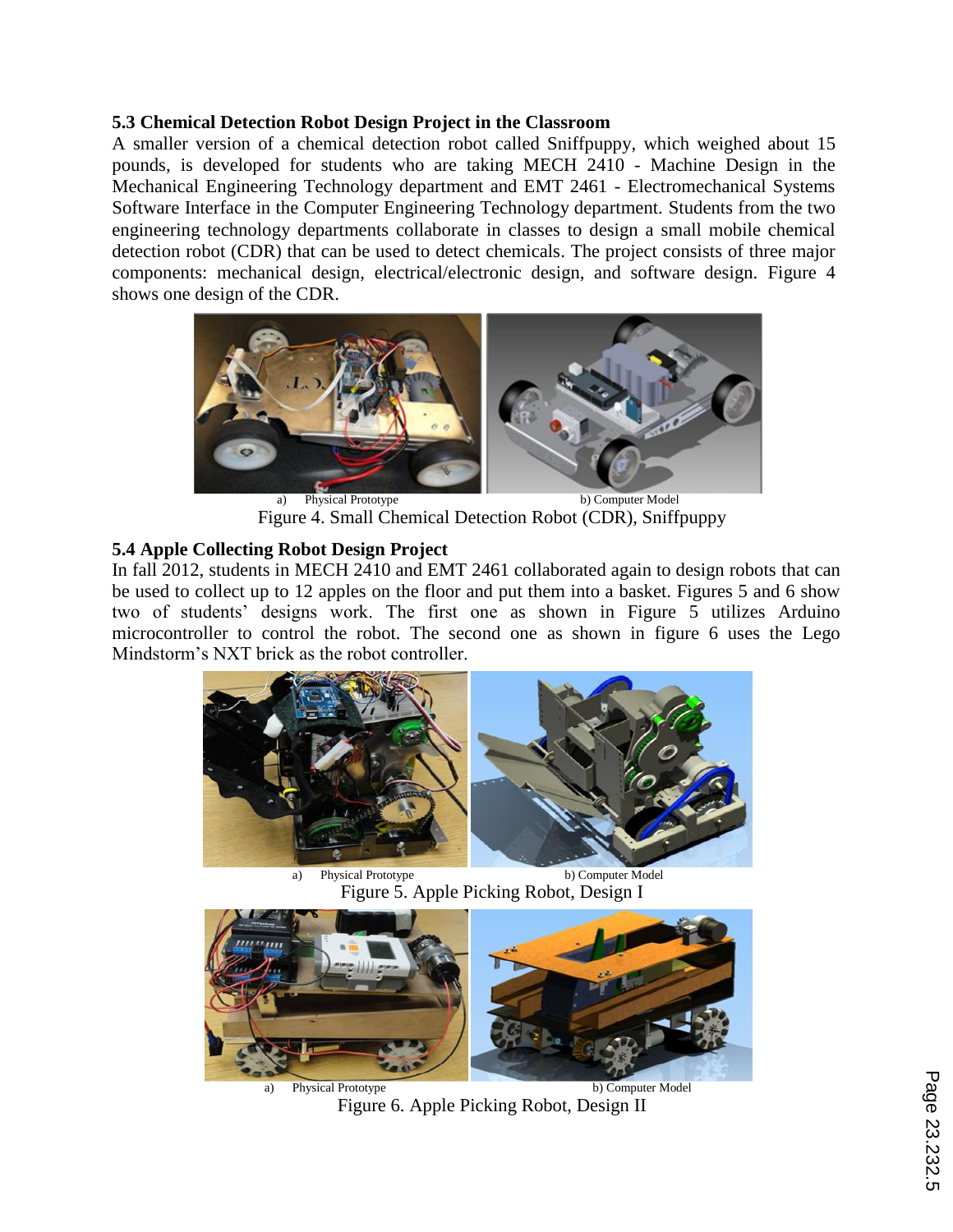# **5.5 Endoscope Loop Detection Projects**

Two teams from MTC, one called Loop-O-Scope team and the other called Rare Loop Finder team, participated in 2012 American Society for Engineering Education (ASEE) Design and Manufacturing Competition held in San Antonio, TX, on June 12, 2012. The goal for the competition was to design and manufacture a device that could be used to detect the formation of a loop by endoscope tubing inside a patient's body and warn the doctors performing an upper endoscopy procedure.

The teams had only two month to design, test, and fabricate the devices for the competition. Both teams did an excellent job in presenting their devices at the competition, demonstrating outstanding professionalism, teamwork and enthusiasm. The Loop-O-Scope team used stretch sensors embedded into the endoscope to detect the formation of the loop, while the Rare Loop Finder team used fiber optics to detect the loop's formation. In the end, the Rare Loop Finder team won the placed third in the competition. Figure 7 shows the design using stretch sensors.



Figure 7. Endoscope Detection Device Using Flex (Stretch) Sensors

# **5.6 Mobile Handheld Chemical Detection Device (HCDD) Project**

Faculty members also worked with outside partners with the help of MTC students to develop products that address issues such as environmental concerns. One of the joint venture projects is the design of a handheld chemical detection device called AirCasting device. This device can detect harmful and lethal chemical gases  $(NO_2, N_2, CO, CO_2, LPG, CH_4, CNG, C_2H_5OH, NH_3,$  $H<sub>2</sub>$  and others) in the public and in private gathering places. This mobile handheld device then can relay the information detected to smart phones or tablets or laptops in any place at any time.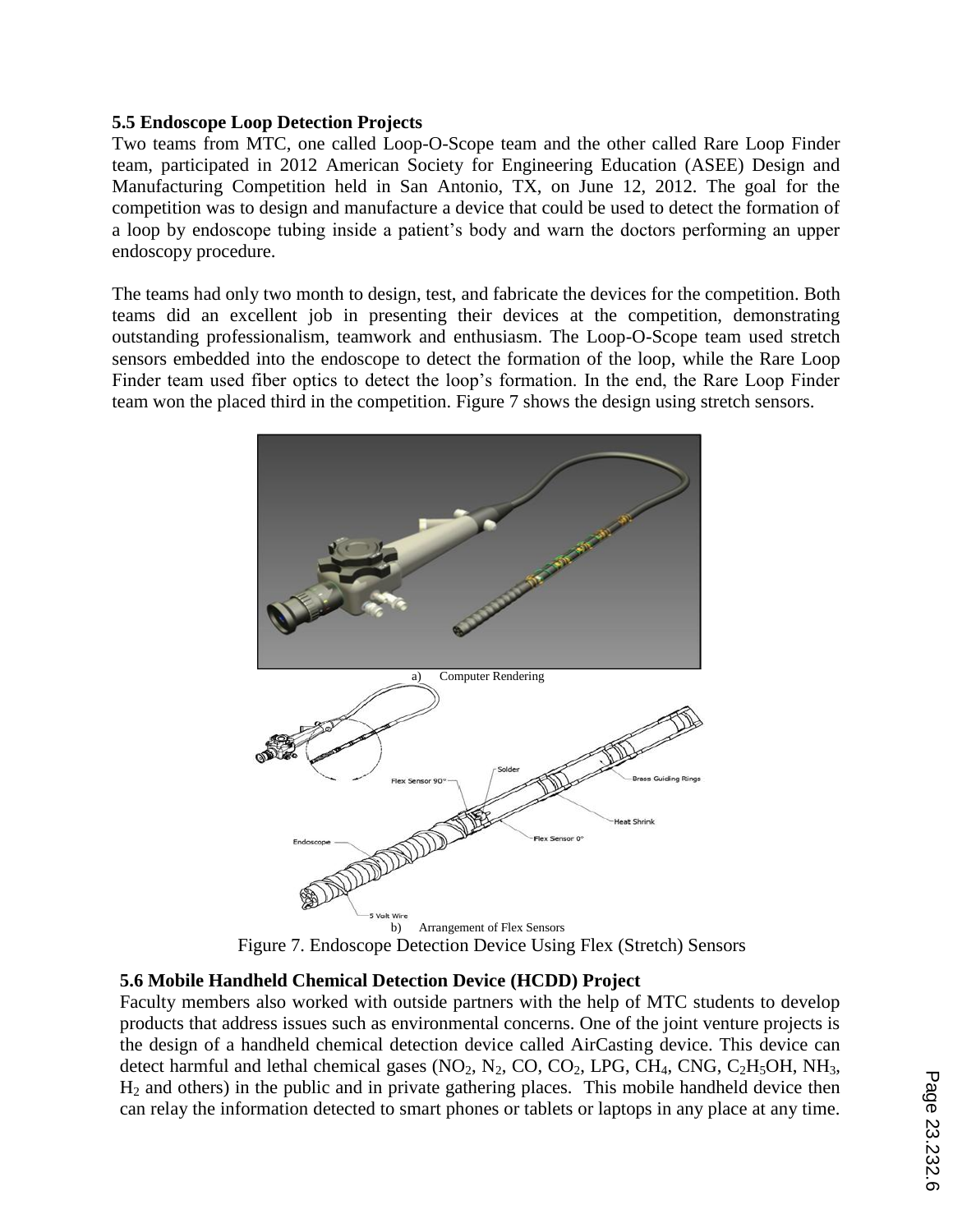Applications of this useful mobile device include coal mine explosion prevention, detections of natural gas and other industrial and explosive chemical leaks, and detection of harmful gases in the public gathering places such as subway stations, shopping malls, and airports. Figure 8 shows a prototype of the handheld device.



a) Prototype of HCDD b) Case Design Figure 8. Mobile Handheld Chemical Detection Device

As can be seen, the scope of all the design projects reflected interdisciplinary nature of product design and development. It requires the students from different departments to really work as a team to complete these projects. The experience gained from these activities is quite different from what they have learned in the past. Students from the two departments collaborated with each other and gained important experience in team work, time management, and collaboration and cooperation through these design activities. This could not have happened under the traditional classroom lecture or traditional lab experiment setting.

# **6. Outreach Efforts**

Our outreach efforts focused on using robotic technology to encourage middle and high school students to study STEM. We provided support to many existing Pre-engineering programs such as FIRST Robotic Competition (FRC), FIRST Tech Challenge (FTC), and Science and Technology Entry Program (STEP).

# **6.1 Working with FRC Teams**

Besides offering workshops to many local high schools' FRC teams, in January 2012, we started sponsoring two Rookie FRC teams to build robots in the Mechatronics Technology Center at the College. College students serve as mentors to help two rookie teams to build their robots for the annual FIRST Robotic Competition which is held in March every year. Figure 9 is one of the robots that college students helped to build for one rookie team.

To maximize participation, the trainings were offered on weekends in conjunction with our FIRST partners, in afterschool programs, and in summer programs. Weekend classes make it possible for interested students, their parents, and high school teachers to attend. Training modules include: robotic programming, mechanical principles and design, electrical/electronic principles and design, and solid modeling using 3D computer design software such as Autodesk Inventor and PTC's Creo Elements/Pro. Students of Over 30 high schools were exposed to the various elements of STEM through the hands-on projects.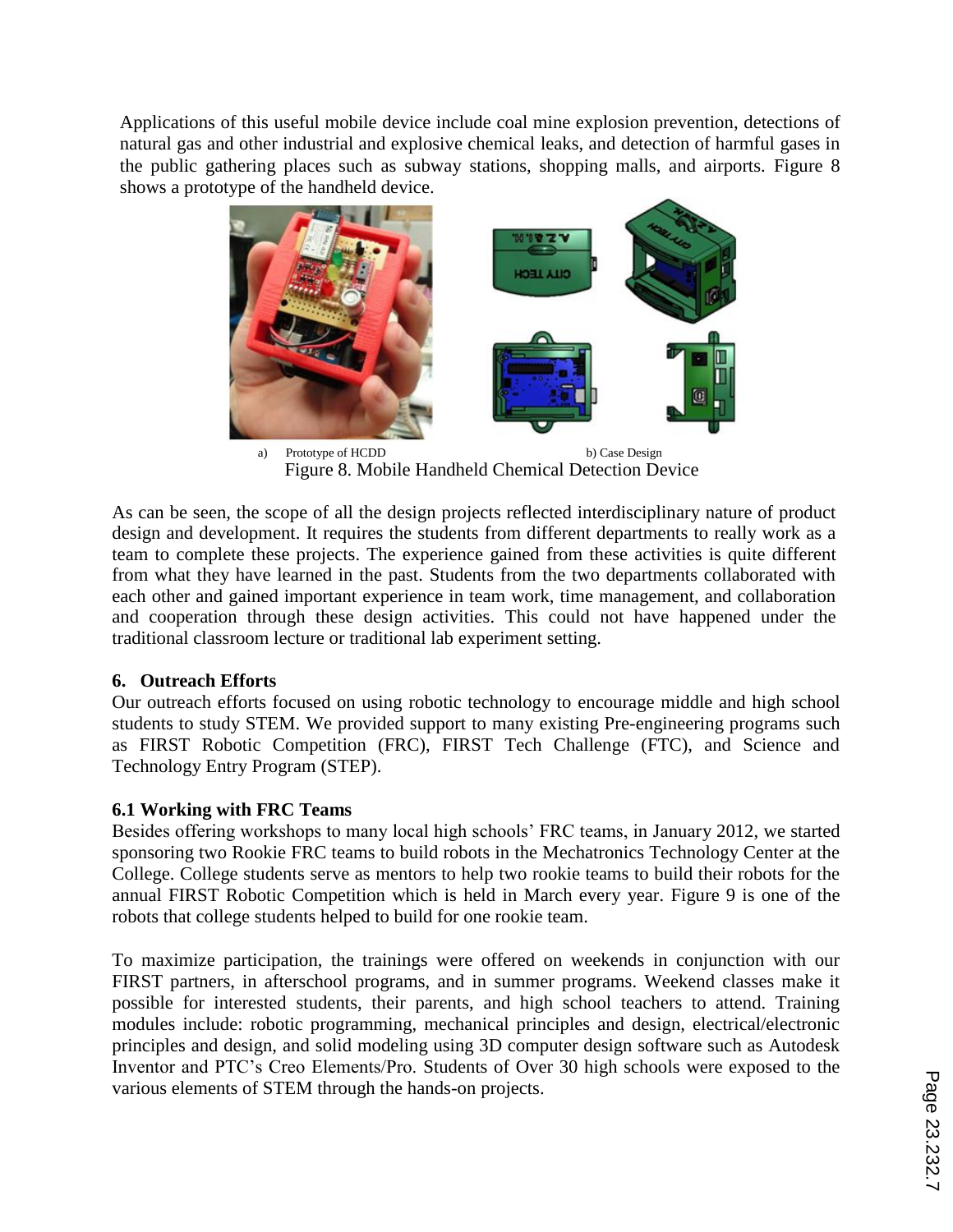

Figure 9. Robot built by a Rookie Team

# **6.2 Working with FTC Teams**

FIRST Tech Challenge (FTC) is another division of FIRST. It allows high school students to build much smaller robots at an affordable cost. Mechatronics Technology Center (MTC) organized numerous workshops on programming, solid modeling, and mechanical design. Figure 10 is a photo taken at the end of 2012 Summer Robotic Camp.



Figure 10. 2012 Summer Robotic Camp

# **6.3 Working with STEP Team**

In 2012, faculty members and students from MTC started to work with the college's outreach division to help it to run a robotic project for the New York State's Science and Technology Entry Program (STEP), a program aimed at introducing high school students the wonders of STEM through robotics. High school students were required to build a small robot using Lego Mindstorm NXT 2.0 Robotic kit and participate in annual NYS STEP Robotic Competition. At the first NYS STEP Robotic Competition held in April 1<sup>st</sup>, 2012 in Albany, New York, the high school team won the third place. Figure 11 shows the robot built by the team.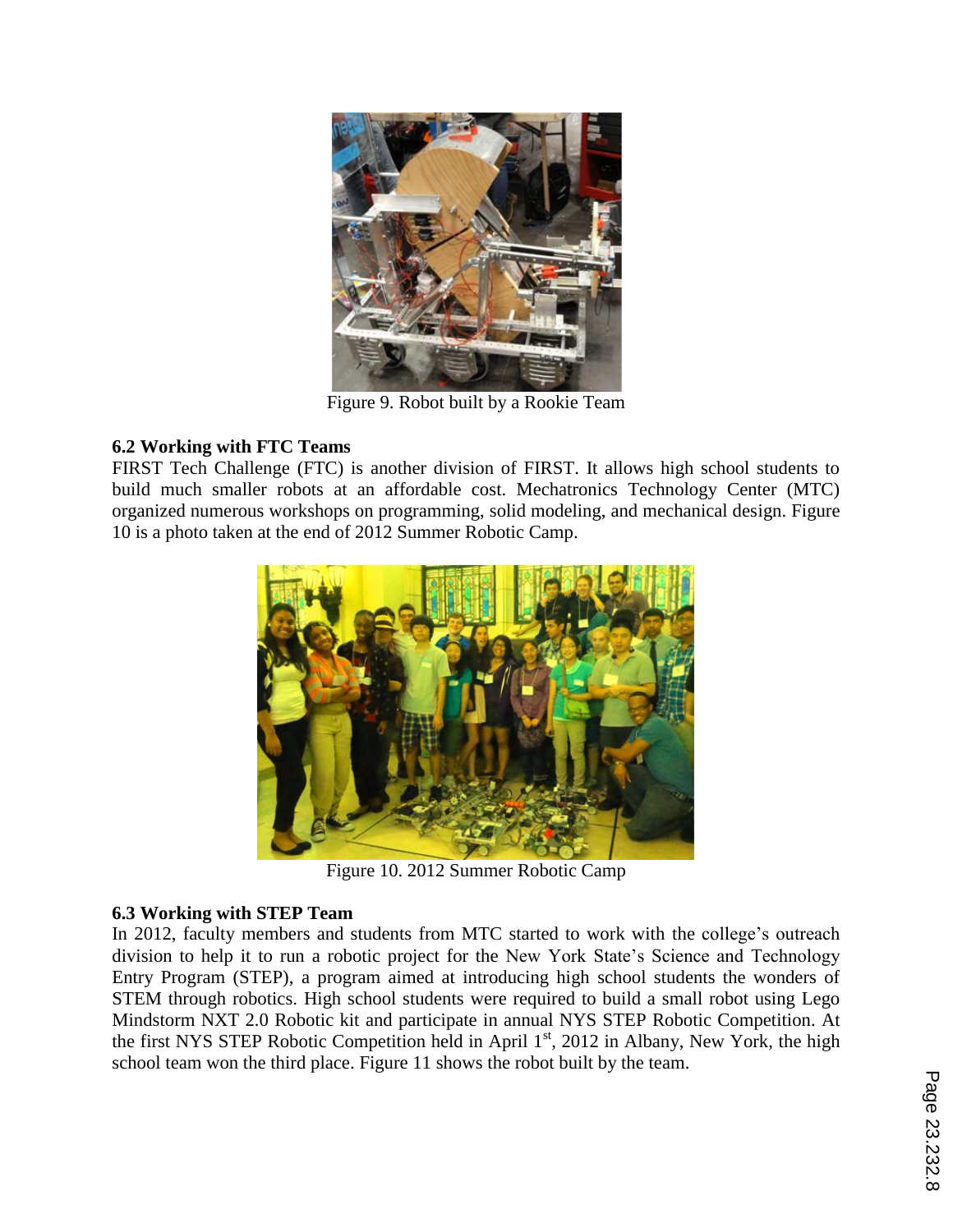

Figure 11. Robot Built for STEP.

# **7. Other Promotional Activities**

Faculty members working in the MTC have published and presented the results of the hands-on project-based activities in over ten national and international conferences. Some of the works are in the process of being published in journals as well. Students working in the MTC have been very active in promoting the benefits of hands-on mechatronics activities. Over the past two years, students have been instrumental in helping the faculty members to organize numerous training events and educational tours on robotics and mechatronics to middle school, high school, and college and university students. One of the events is shown in Figure 12. On which a MTC student was showing to a group of college students and faculty members from other campuses, and to senior ASME members who endoscope detecting device works.



Figure 12. A Visit to Mechatronics Technology Center

Figure 13 shows MTC students promoting Mechatronics Technology at 2012 New York Maker Faire. Over 45000 people attended the 2012 New York Maker Faire. The college received the educator's choice award the attracting many audiences.



Figure 13. MTC students at the 2012 New York Maker Faire